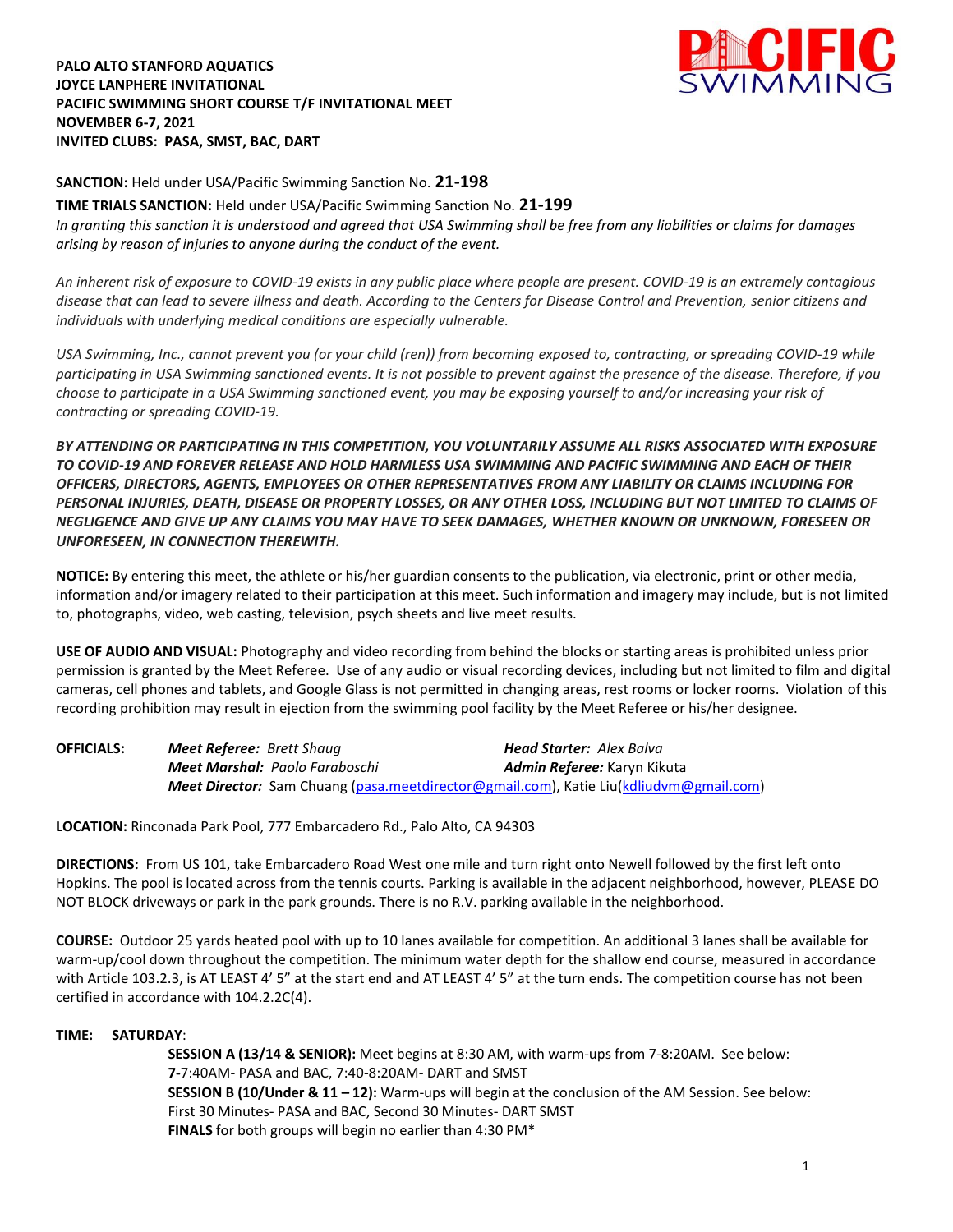# **SUNDAY:**

**SESSION A (13/14 & SENIOR):** Meet begins at 8:30 AM, with warm-ups from 7-8:20 AM. See below:

**7-**7:40AM- DART and SMST, 7:40-8:20AM- PASA and BAC

**SESSION B (10/Under & 11 – 12):** Warm-ups will begin at the conclusion of the AM Session. See below: First 30 Minutes- DART and SMST, Second 30 Minutes- PASA and BAC

**FINALS** for both groups will begin no earlier than 4:30 PM\*

\*Order of Finals events listed under the schedule of Events.

**RULES:** • Current USA and Pacific Swimming rules, including the Minor Athlete Abuse Prevention Policy ("MAAPP"), and warm-up procedures will govern the meet. A copy of these procedures will be posted at the Clerk-of-Course.

• All applicable adults participating in or associated with this meet, acknowledge that they are subject to the provisions of the USA Swimming Minor Athlete Abuse Prevention Policy ("MAAPP"), and that they understand that compliance with the MAAPP policy is a condition of participation in the conduct of this competition.

• All events will swim as Trials and Finals, except for the 400 IM and the 500 Free, which will swim as timed finals events. The top 2 seeded heats of the Senior 400 IM and 500 Free and the top seeded heat of the 13-14 400 IM and 500 Free will swim during the finals session.

• All events are pre-seeded except 500 Free. Seeding for 500 Free will be completed after Saturday, November 6, 2021 at 10AM, once preferences are submitted by the coaches (coach must notify the Clerk of Course and Meet Referee by 10AM on Sunday, November 7, 2021 of any athlete entered in the 500FR that would have a preference to swim it during the prelim session)

- All preliminary events will swim fast to slow, with the fastest three heats circle seeded.
- The 400 IM and 500 Free will be swum alternating women and men, fast to slow.

• Senior Events will have a Championship Final and a Consolation Final. 10/Under, 11/12, and 13/14 events will have a Championship Final only.

- For the Senior Final Events, the Championship heat will swim first, followed by the Consolation heat.
- The "A" Prelim sessions will be swum combined, but will be separated as Senior and 13/14 year olds for the finals session.
- Athletes may compete in a maximum of three (3) events per day, **including Time Trials** (see below).
- Athletes entered in Senior events may NOT swim in age group events (see check-in rules below).
- If local conditions warrant it the Meet Referee, with the concurrence of the Meet Director, may require a mandatory scratch down. Immediate cash refunds will be made for any mandatory scratches.
- All coaches and deck officials must wear their USA Swimming membership cards in a visible manner.
- **Closed deck meet**. Only coaches, athletes and volunteers will be allowed on the pool deck.
- **TIME TRIALS:** Time Trial sessions may be offered, and entries will only be taken on-site at the Clerk of Course. Time Trials will be conducted each day provided there is sufficient time between the end of the second preliminary session and the start of warm-ups for the finals session.
	- Time Trials are open to athletes who meets the eligibility requirements of this meet.

• An athlete is limited to a maximum of two (2) Time Trial events during the meet, and may not exceed 3 total events for the day (preliminary and time trials combined).

- Time Trials shall be swum in the listed order of events:
	- First Day: that day's events, followed by the remaining events in the meet.
	- Remaining Days: that day's events, followed by the remaining events in the meet.
- Time Trial events may be swum combined by gender, stroke and distance.
- Availability of Time Trials and closing time for entries will be announced up to 30 minutes prior to the end of the second preliminary session.
- Entry fee is \$10.00 per Time Trial event.

**UNACCOMPANIED ATHLETES:** Any USA-S athlete-member competing at the meet shall be accompanied by a USA Swimming member-coach for the purposes of athlete supervision during warm-up, competition and warm-down. If a coach-member of the athlete's USA-S Club does not attend the meet to serve in said supervisory capacity, it is the responsibility of the athlete or the athlete's legal guardian to arrange for supervision by a USA-S member-coach. The Meet Director or Meet Referee may assist the athlete in making arrangements for such supervision; however, it is recommended that such arrangements be made in advance of the meet by the athlete's USA-S Club Member-Coach.

**RACING STARTS:** Athletes shall be certified by a USA-S member-coach as being proficient in performing a racing start, or shall start the race in the water. It is the responsibility of the athlete or the athlete's legal guardian to ensure compliance with this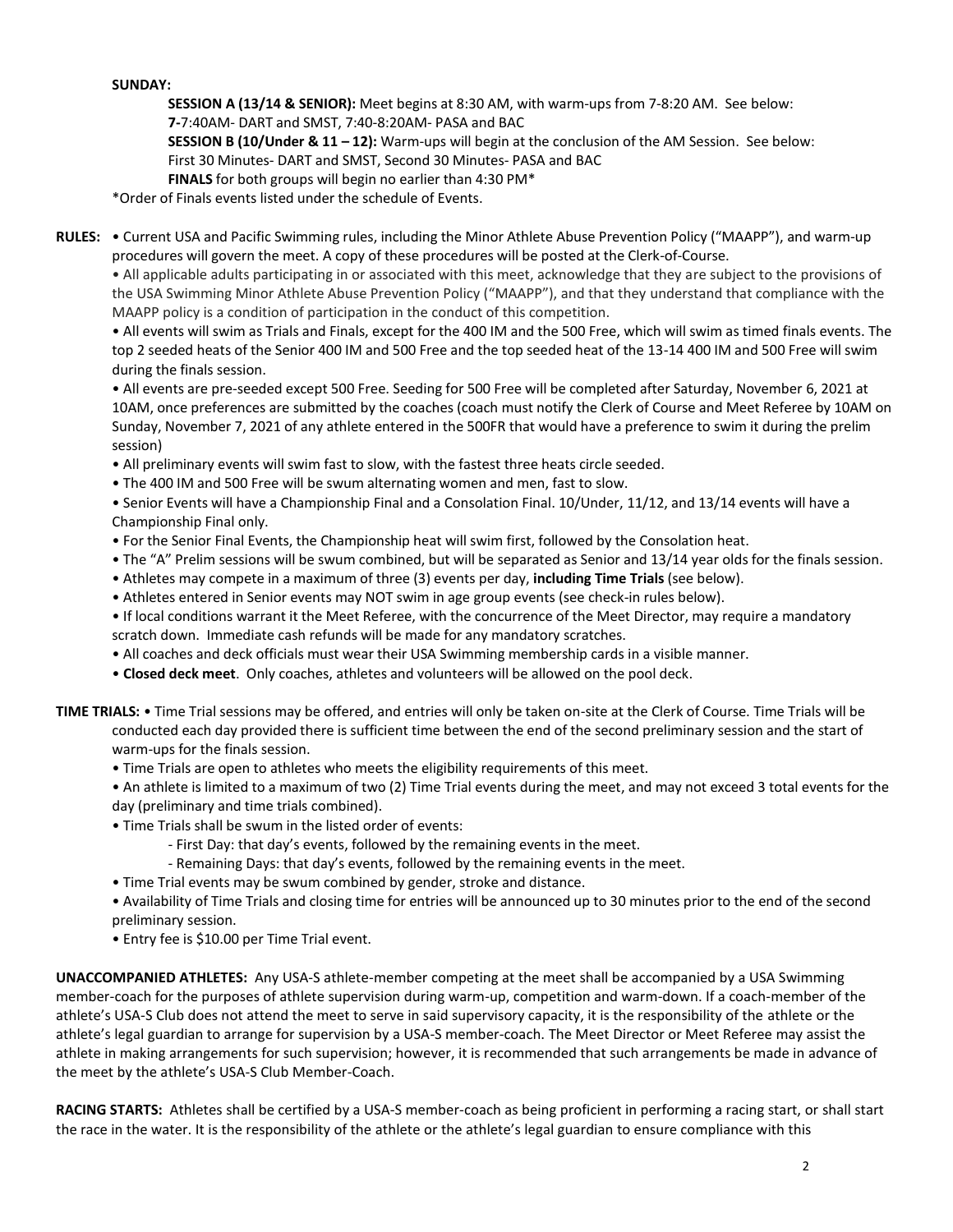#### requirement.

**RESTRICTIONS:** • Smoking and the use of other tobacco products is prohibited on the pool deck, in the locker rooms, in spectator seating, on standing areas and in all areas used by athletes, during the meet and during warm-up periods.

• Smoking is NOT allowed in Rinconada Park. (See city park rules:

[http://www.cityofpaloalto.org/news/displaynews.asp?NewsID=2366&TargetID=1,36\)](http://www.cityofpaloalto.org/news/displaynews.asp?NewsID=2366&TargetID=1,36)

• Sale and use of alcoholic beverages is prohibited in all areas of the meet venue.

• No glass containers are allowed in the meet venue.

• **Closed deck meet. Spectators are not allowed on pool deck. Only athletes, coaches, officials, and volunteers shall be allowed on the pool deck**. **Within the facility, masks are required indoors.**

• Deck changes are prohibited.

• Destructive devices, to include but not limited to, explosive devices and equipment, firearms (open or concealed), blades, knives, mace, stun guns and blunt objects are strictly prohibited in the swimming facility and its surrounding areas. If observed, the Meet Referee or his/her designee may ask that these devices be stored safely away from the public or removed from the facility. Noncompliance may result in the reporting to law enforcement authorities and ejection from the facility. Law enforcement officers (LEO) are exempt per applicable laws.

• Operation of a drone, or any other flying apparatus, is prohibited over the venue (pools, athlete/coach areas, spectator areas and open ceiling locker rooms) any time athletes, coaches, officials and/or spectators are present.

- No propane heater is permitted except for snack bar/meet operations.
- All shelters must be properly secured.
- All animals are prohibited from the competition venue including the pool, deck areas, & locker rooms during swim meets.

**ELIGIBILITY:** • Athletes shall be current members of USA Swimming, and shall enter their name and registration number on their entries exactly as they are shown in their USA Swimming Registration. If this is not done, it may be difficult to match the athlete with the registration and times database. The meet host shall check all athlete registrations against the SWIMS database and if not found to be registered, the Meet Director shall accept the registration at the meet (a \$10 surcharge shall be added to the regular registration fee). Duplicate registrations shall be refunded by mail.

• The athlete's age will be the age of the athlete on the first day of the meet (athlete's age 15 and older must compete in Senior division).

• Athletes must be a member of one of the invited clubs (PASA, SMST, BAC, DART). Unattached athletes who are currently participating with an invited club are eligible to compete.

• This meet will follow time standards adopted and published for this meet. Coach verified times WILL be accepted for this meet.

• Athletes with a disability are welcome to attend this meet and should contact the Meet Director or Meet Referee regarding special accommodations.

• Entries with "NO TIME" shall be rejected.

**SEEDING:** Event seeding will be in the following order: conforming short course yards, non-conforming long course meters, and nonconforming short course meters - USA Swimming rules 207.11.7B. See Rules section for special 500 free seeding information.

**CHECK-IN:** This meet will be pre-seeded. Athletes will not be required to check in. Coach must provide email notification no later than the entry deadline (Sunday, October 31st at 11:59PM), by email to the Meet Director [\(pasa.meetdirector@gmail.com\)](mailto:pasa.meetdirector@gmail.com) and Meet Referee () of any 13/14 athlete that will compete as a Senior for purposes of Final Seeding. If not notified by the entry deadline, athlete will automatically be seeded for any 13/14 final in any event which they qualify (subject to scratch rules below).

**SCRATCH RULES:** • Pacific Swimming scratch rules will be enforced. A copy will be posted at the clerk-of-course.

• Any athlete not reporting for or competing in an individual timed final event shall not be penalized. Any athletes not reporting for or competing in a preliminary heat when finals are scheduled shall not be penalized.

• Any athlete qualifying for any level of finals in an individual event who does not wish to compete shall scratch within 30 minutes after the announcement of qualifiers. During this period, qualifiers may also notify the referee that they may not intend to compete in consolation finals or finals. In this case they shall declare their final intention within 30 minutes after the announcement of qualifiers following their last individual preliminary event.

• Any athlete qualifying for a consolation final or final race in an individual event who fails to show up in said consolation final or final race prior to calling the alternate shall be barred from the remainder of any final events for that day. Should the athlete have no additional final events for that day they will be barred from their next preliminary event.

**ENTRY FEES:** \$6.00 Per individual event, plus an \$8.00 participation fee per Athlete. Entries will be rejected if payment is not sent at the time of request. No refunds will be made, except mandatory scratch downs.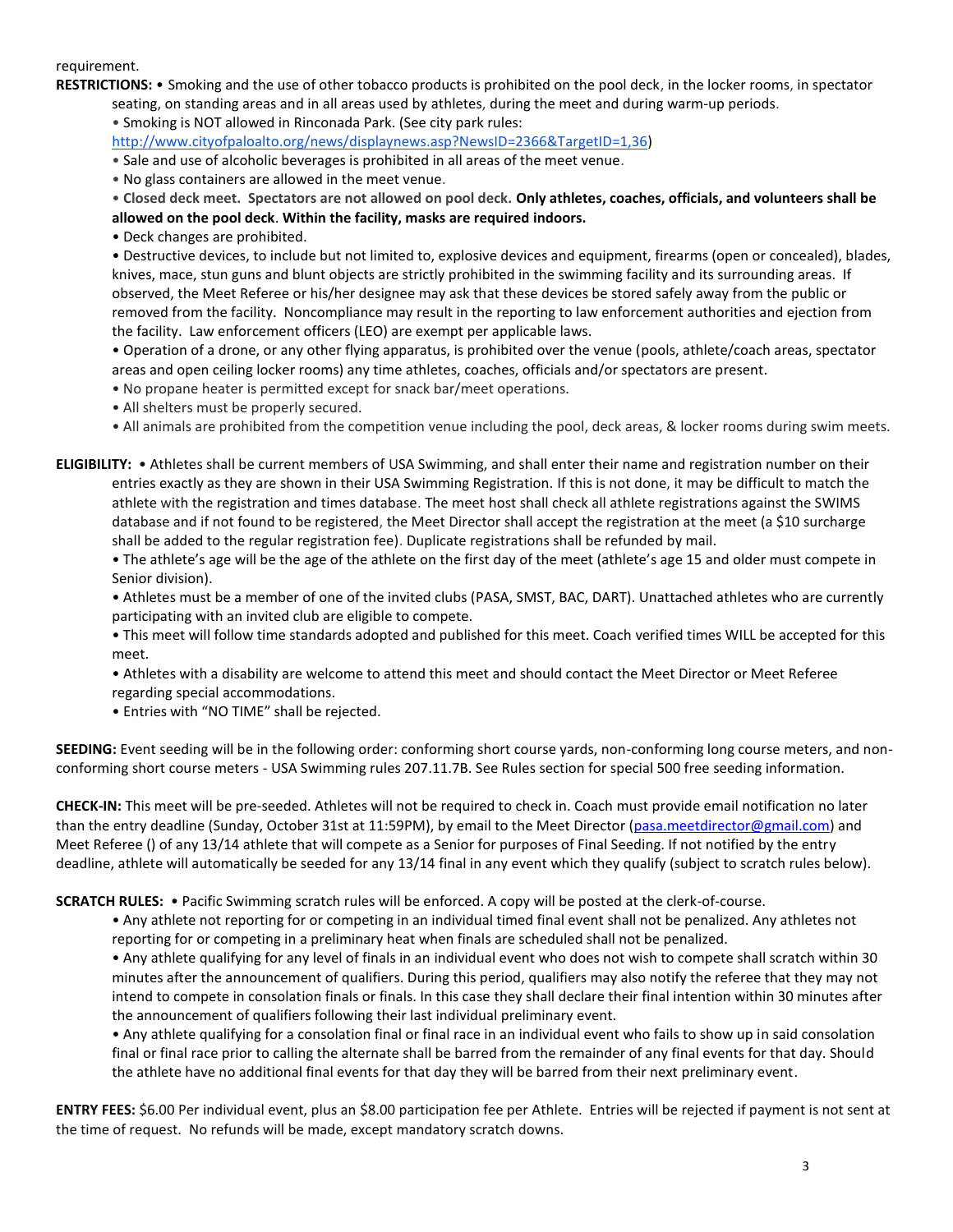**ONLINE ENTRIES:** To enter online go to **[www.fastswims.com](http://www.fastswims.com/)** to receive an immediate entry confirmation. This method requires payment by credit card. FastSwims charges a processing fee for this service, 6.5% of the total Entry Fees plus \$0.75 per transaction, regardless of the number of Athletes. Please note that the processing fee is a separate fee from the Entry Fees. Deadline for entries will be Sunday, October 31st.

## **AWARDS:** None.

**ADMISSION:** Free. Programs will be emailed out to participating clubs. Printed programs will be available to coaches and officials ONLY and will not be sold at the meet.

**HOSPITALITY:** Hospitality available for coaches, officials, timers, and volunteers. Breakfast, lunch and dinner will be provided for coaches and working deck officials. There will be a snack bar available throughout the competition.

**MISCELLANEOUS:** No overnight parking is allowed. Facilities will not be provided after meet hours. All participating clubs are expected to provide lane timers based upon the number of athletes registered to swim each day. Club timing lanes for Saturday and Sunday will be assigned and coaches will be notified of assignments during the week prior to the meet.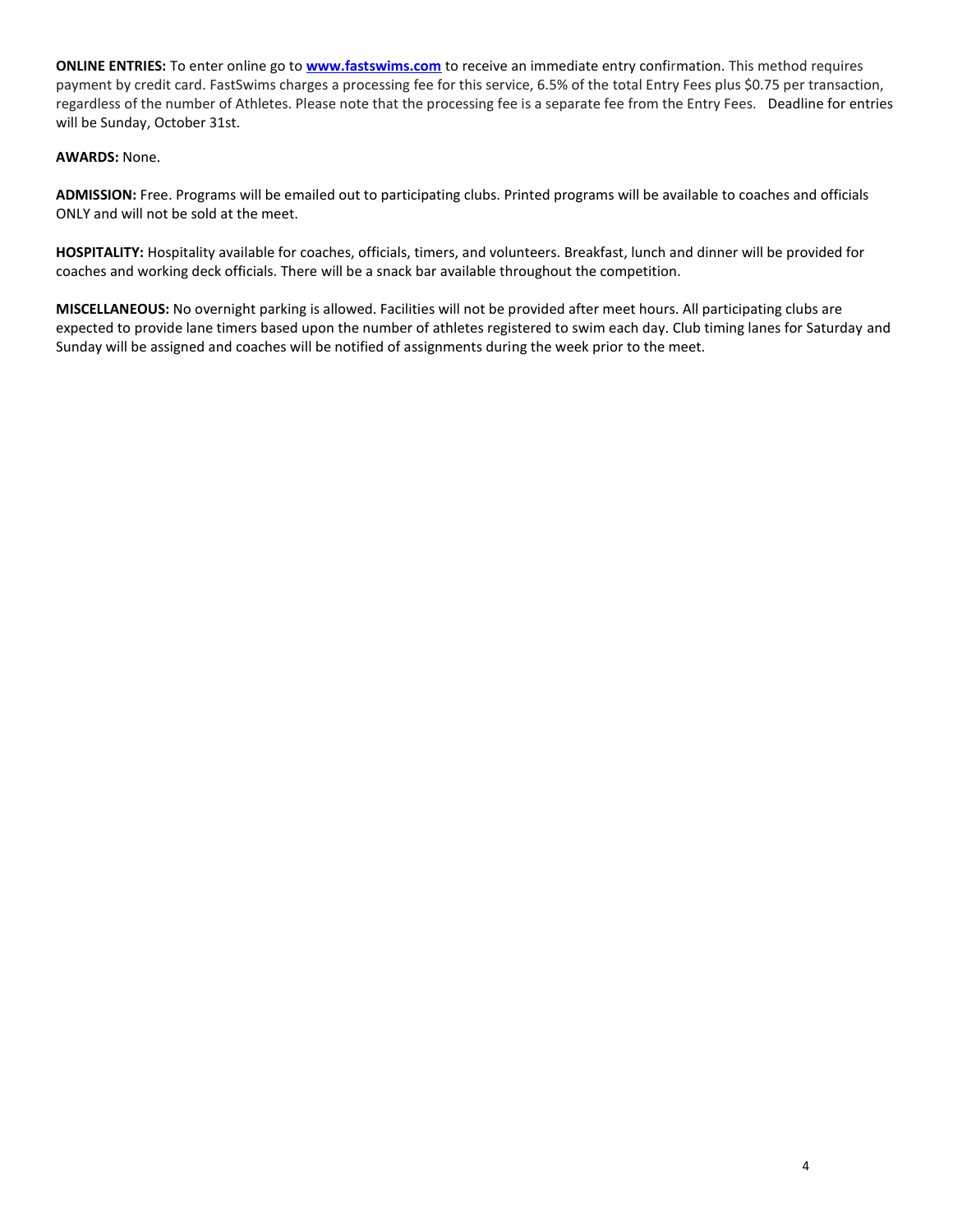|              | <b>Session A</b>          |              |                  |                    |             | <b>Session B</b> |                           |                     |              |                           |     |
|--------------|---------------------------|--------------|------------------|--------------------|-------------|------------------|---------------------------|---------------------|--------------|---------------------------|-----|
| Girls        | Min. Entry<br><b>Time</b> | <b>Event</b> | <b>Age Group</b> | Min. Entry<br>Time | <b>Boys</b> | <b>Girls</b>     | Min. Entry<br><b>Time</b> | <b>Event</b>        | Age<br>Group | Min. Entry<br><b>Time</b> | Boy |
| $\mathbf{1}$ | 2:17.99                   | 200 Free     | 13/14            | 2:06.39            | 2           | 15               | 3:12.09                   | 200 Breast          | 11/12        | 3:04.49                   | 16  |
|              | 2:07.29                   | 200 Free     | Senior           | 1:56.59            |             | 17               | 1:46.59                   | 100 Breast  10 & Un |              | 1:42.99                   | 18  |
| 3            | 2:56.39                   | 200 Breast   | 13/14            | 2:40.49            |             | 19               | 2:29.69                   | 200 Free            | 11/12        | 2:25.99                   | 20  |
|              | 2:42.79                   | 200 Breast   | Senior           | 2:28.09            | 4           | 21               | 2:58.29                   | 200 Free            | 10 & Un      | 2:50.19                   | 22  |
| 5            | 1:09.79                   | 100 Back     | 13/14            | 1:03.69            | 6           | 23               | 1:19.39                   | 100 Fly             | 11/12        | 1:17.59                   | 24  |
|              | 1:04.39                   | 100 Back     | Senior           | 58.79              |             | 25               | 1:40.39                   | 100 Fly             | 10 & Un      | 1:39.39                   | 26  |
| 7            | 2:34.89                   | 200 Fly      | 13/14            | 2:22.29            | 8           | 27               | 1:19.49                   | 100 Back            | 11/12        | 1:17.49                   | 28  |
|              | 2:22.99                   | 200 Fly      | Senior           | 2:11.39            |             |                  |                           |                     |              |                           |     |
|              | 1:03.99                   | 100 Free     | 13/14            | 57.69              |             |                  |                           |                     |              |                           |     |
| 9            | 58.99                     | 100 Free     | Senior           | 53.19              | 10          |                  |                           |                     |              |                           |     |
| $11*$        | 5:32.89                   | 400 IM*      | 13/14            | 5:07.69            | $12*$       |                  |                           |                     |              |                           |     |
| $13*$        | 5:07.29                   | 400 IM*      | Senior           | 4:43.99            | $14*$       |                  |                           |                     |              |                           |     |

# **EVENTS - Saturday, November 6, 2021**

\*Events 11, 12, 13, and 14 are timed finals events. The 400 IM is a timed finals event and will be swum as separate Senior and 13/14 events. The top 2 seeded heats of senior finals and the top heat of 13-14 year olds will be swum during finals. **Athletes must provide their own timers for the 400 IM. Finals will be swum in the following order:**

> **13/14 200 free Senior 200 free 11/12 200 breast 10 and under 100 breast 13/14 200 breast Senior 200 breast 11/12 200 free 10 and under 200 free 13/14 100 Back Senior 100 Back 11/12 100 fly 10 and under 100 fly 13/14 200 fly Senior 200 fly 11/12 100 back 13/14 100 free Senior 100 free 13/14 400 IM\* Senior 400 IM\***

**Event order for finals will be posted at the pool.**

**Time Boys**